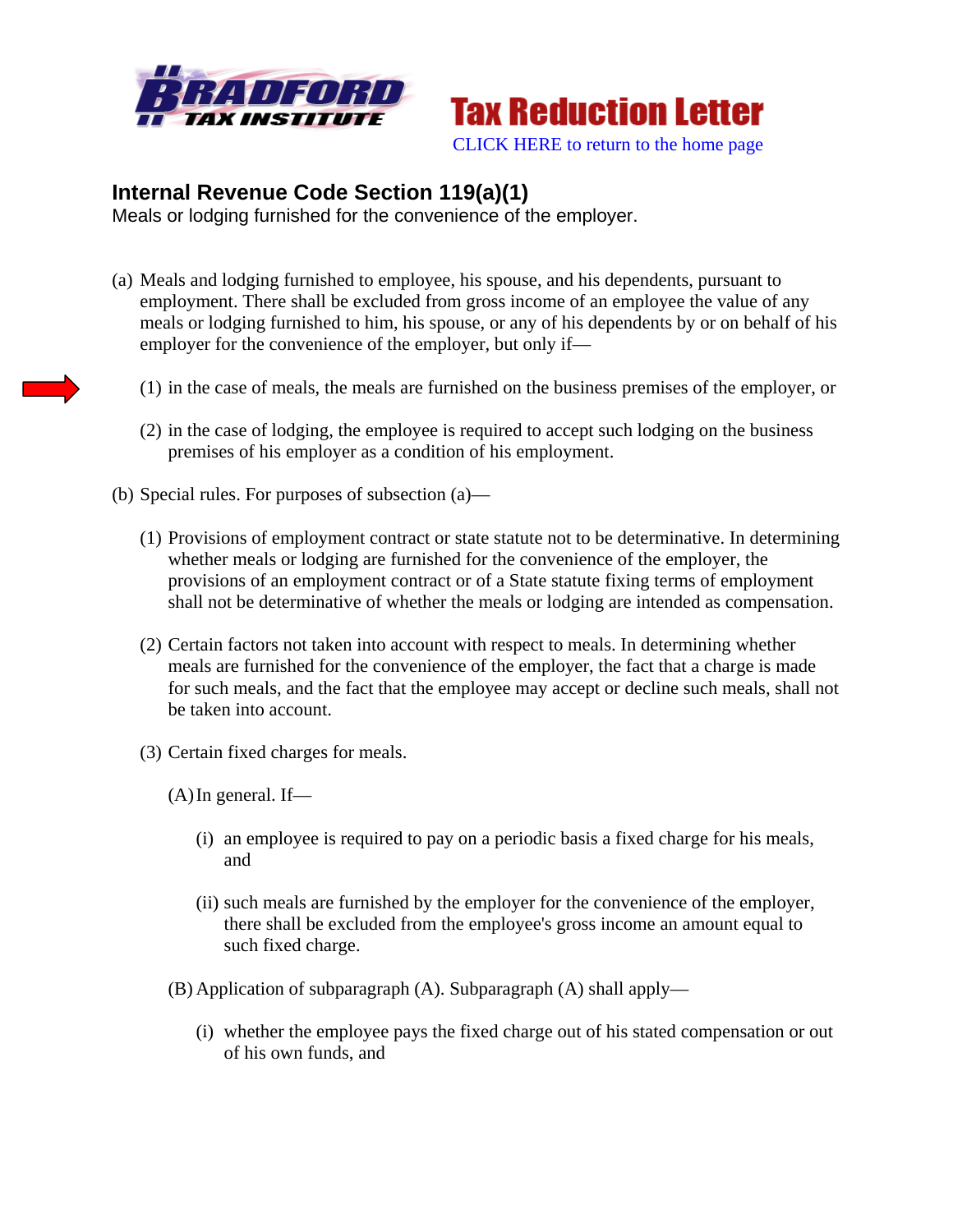- (ii) only if the employee is required to make the payment whether he accepts or declines the meals.
- (4) Meals furnished to employees on business premises where meals of most employees are otherwise excludable. All meals furnished on the business premises of an employer to such employer's employees shall be treated as furnished for the convenience of the employer if, without regard to this paragraph, more than half of the employees to whom such meals are furnished on such premises are furnished such meals for the convenience of the employer.
- (c) Employees living in certain camps.
	- (1) In general. In the case of an individual who is furnished lodging in a camp located in a foreign country by or on behalf of his employer, such camp shall be considered to be part of the business premises of the employer.
	- (2) Camp. For purposes of this section, a camp constitutes lodging which is—
		- (A)provided by or on behalf of the employer for the convenience of the employer because the place at which such individual renders services is in a remote area where satisfactory housing is not available on the open market,
		- (B) located, as near as practicable, in the vicinity of the place at which such individual renders services, and
		- (C) furnished in a common area (or enclave) which is not available to the public and which normally accommodates 10 or more employees.
- (d) Lodging furnished by certain educational institutions to employees.
	- (1) In general. In the case of an employee of an educational institution, gross income shall not include the value of qualified campus lodging furnished to such employee during the taxable year.
	- (2) Exception in cases of inadequate rent. Paragraph (1) shall not apply to the extent of the excess of—
		- $(A)$ the lesser of-
			- (i) 5 percent of the appraised value of the qualified campus lodging, or
			- (ii) the average of the rentals paid by individuals (other than employees or students of the educational institution) during such calendar year for lodging provided by the educational institution which is comparable to the qualified campus lodging provided to the employee, over
		- (B) the rent paid by the employee for the qualified campus lodging during such calendar year.